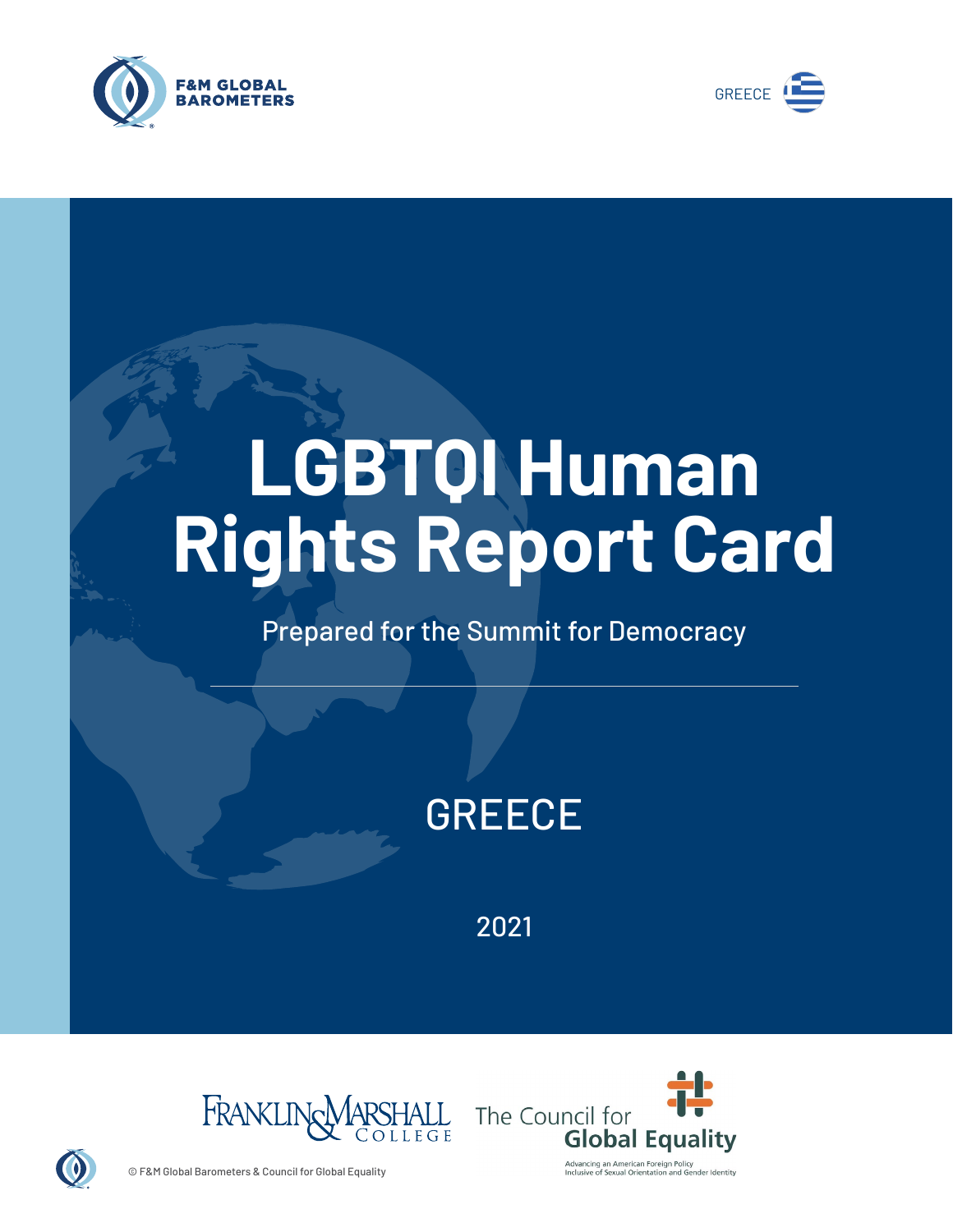



# Greece

# Report Card on the Human Rights of LGBTQI Peoples

## **OVERVIEW**

Inclusive democracies value the democratic, economic, and social contributions of *all* citizens. Indeed, democracy itself cannot thrive unless the human rights of all people are protected, and this must include protections for often marginalized lesbian, gay, bisexual, transgender, queer, and intersex (LGBTQI) peoples. Advancing rights for the protection of LGBTQI people is also closely correlated to broader democratic dividends, including efforts to address democratic backsliding, fight corruption, and build resilient movements to fight authoritarianism. These themes of the Summit for Democracy are also themes of LGBTQI movements around the world.

This report card provides a concise measurement of the attainment of core human rights protections for LGBTQI individuals. It sets the collective standard for participating states' core legal obligations toward LGBTQI peoples and consequently the ability of LGBTQI citizens to contribute to and benefit from democratic institutions. Countries are graded on three dimensions: Basic Rights, Protection from Violence, and Socio-economic rights. Only one state has achieved all benchmarks. The Summit for Democracy signals the start of a year of action when all states will have an opportunity to demonstrate progress in advancing the human rights and democratic participation of LGBTQI peoples.

The report card is based on **2020** baseline data and will be updated during the year of action to reflect advances over the coming year, culminating in a 2022 report at the end of the Summit process.

| $0 - 59\%$ | $60 - 69\%$ | $70 - 79\%$ | $80 - 89\%$ | $90 - 100\%$ |
|------------|-------------|-------------|-------------|--------------|
| Failing    | Poor        | Fair        | Good        | Excellent    |

# **REPORT CARD SCALE**

# **ADDITIONAL DEMOCRACY INDICATORS**

| Democracy Index<br>Full Democracy 8-10   Flawed Democracy 6-8   Hybrid Democracy 4-6   Authoritarian 0-4 | 2020                   | 7.39/10  |
|----------------------------------------------------------------------------------------------------------|------------------------|----------|
| Freedom House Freedom in the World<br>Free 70-100   Partly Free 40-69   Not Free 0-39                    | 2020                   | 88/100   |
| <b>Corruption Perceptions Index</b><br>Very Clean 100/100   Highly Corrupt 0/100                         | 020<br>$\sim$          | 50/100   |
| <b>Global Acceptance Index</b><br>High Acceptance 10   Low Acceptance 0                                  | 2017-20                | 5.44/10  |
| <b>Fragile States Index</b><br>Sustainable 0-30   Stable 30-60   Warning 60-90   Alert 90-100            | 2020                   | 52.1/100 |
| <b>UNDP Gender Inequality Index</b><br>Very High 0.0   Low 1.0                                           | တ<br>5<br>$\bar{\sim}$ | 0.116/1  |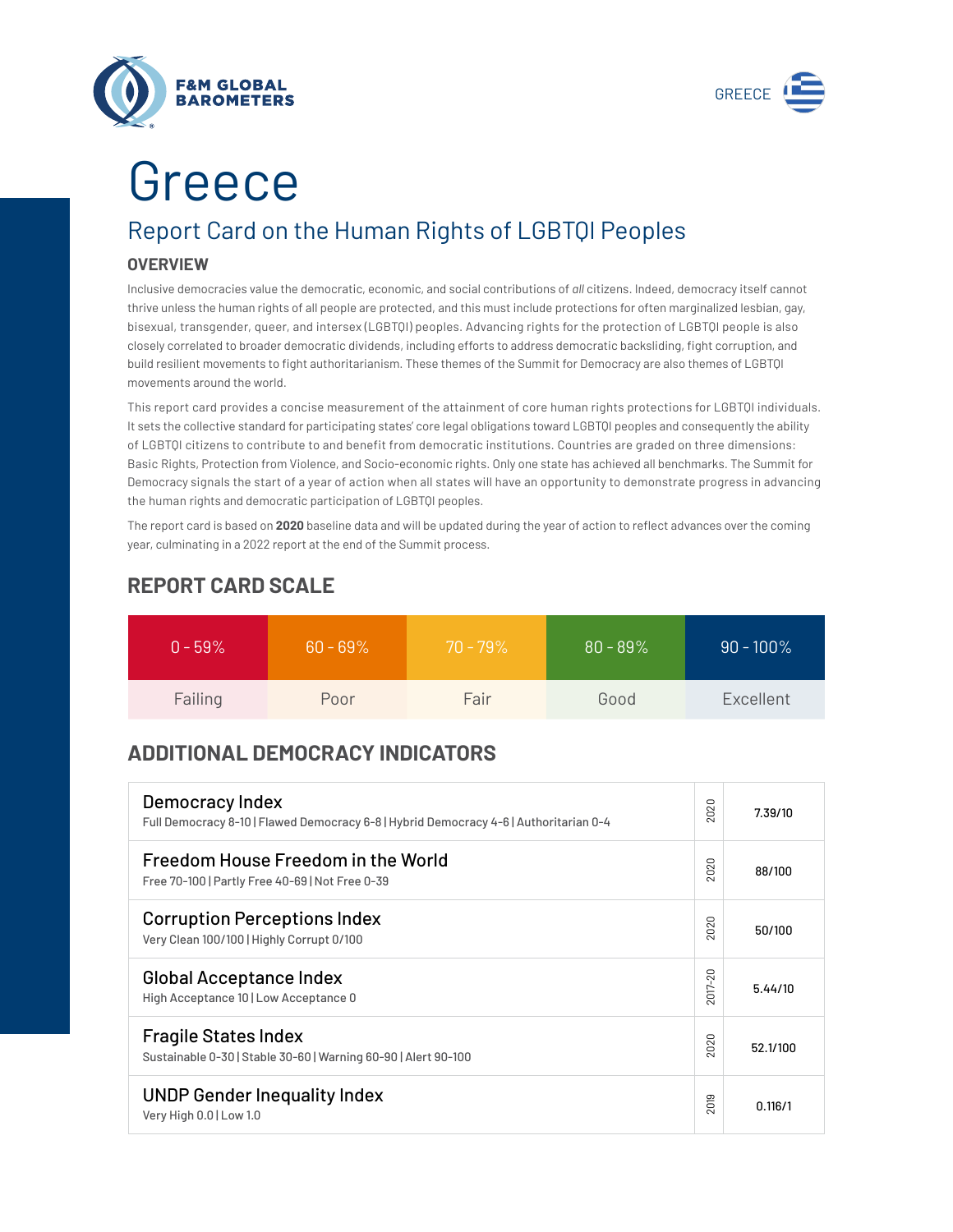



**The report card items are based on 2020 baseline data.**

| 100% | <b>DIMENSION 1: BASIC HUMAN RIGHTS</b>                                                               |            |                |
|------|------------------------------------------------------------------------------------------------------|------------|----------------|
|      | 1 No criminalization of sexual orientation                                                           |            | O              |
|      | 2 No criminalization of gender identity or expression                                                |            | G              |
|      | 3 Freedom from arbitrary arrest based on sexual orientation                                          |            |                |
|      | 4 Freedom from arbitrary arrest based on gender identity                                             |            | $\bullet$      |
|      | 5 Legal recognition of gender identity                                                               |            | $\bigcirc$     |
|      | 6 No physiological alteration requirement for legal gender recognition                               |            | O              |
|      | 7 No psychiatric diagnosis requirement for legal gender recognition                                  |            | $\bigcirc$     |
|      | 8 LGBTQI organizations are allowed to legally register                                               |            | O              |
|      | 9 LGBTQI organizations are able to peacefully and safely assemble                                    |            |                |
|      | 10 Security forces provide protection to LGBTQI pride participants                                   |            |                |
| 80%  | <b>DIMENSION 2: PROTECTION FROM VIOLENCE</b>                                                         | <b>YES</b> | N <sub>0</sub> |
|      | 11 Ban on gay conversion therapy                                                                     | O          |                |
|      | 12 Hate crimes legislation includes sexual orientation                                               |            |                |
|      | 13 Hate crimes legislation includes gender identity                                                  |            | $\bigcirc$     |
|      | 14 Hate crimes legislation includes sex characteristics                                              |            | 0              |
|      | 15 Hate speech laws include sexual orientation                                                       |            | $\Box$         |
|      | 16 Hate speech laws include gender identity                                                          |            | O              |
|      | 17 Equality body mandate exists                                                                      |            | $\bigcirc$     |
|      | 18 Prohibition of medically-unnecessary non-consensual medical interventions on intersex individuals |            |                |
|      | 19 Gender affirming prison accommodations                                                            |            |                |
|      | 20 Asylum for LGBTQI individuals is available within the country                                     |            |                |
| 80%  | <b>DIMENSION 3: SOCIO-ECONOMIC RIGHTS</b>                                                            | <b>YES</b> | N <sub>0</sub> |
|      | 21 Workplace non-discrimination laws include sexual orientation                                      |            |                |
|      | 22 Workplace non-discrimination laws include gender identity                                         |            |                |
|      | 23 Workplace non-discrimination laws include sex characteristics                                     |            |                |
|      | 24 Fair housing non-discrimination laws include sexual orientation                                   |            |                |
|      | 25 Fair housing non-discrimination laws include gender identity                                      |            |                |
|      | 26 Head of state supports marriage equality                                                          |            |                |
|      | 27 State allows for marriage equality                                                                |            |                |
|      | 28 State prohibits discrimination in healthcare based on sexual orientation                          |            |                |
|      | 29 State prohibits discrimination in health care based on gender identity                            |            |                |
|      | 30 Legal classifications (such as an X sex or gender marker) universally available                   |            |                |
|      |                                                                                                      |            |                |